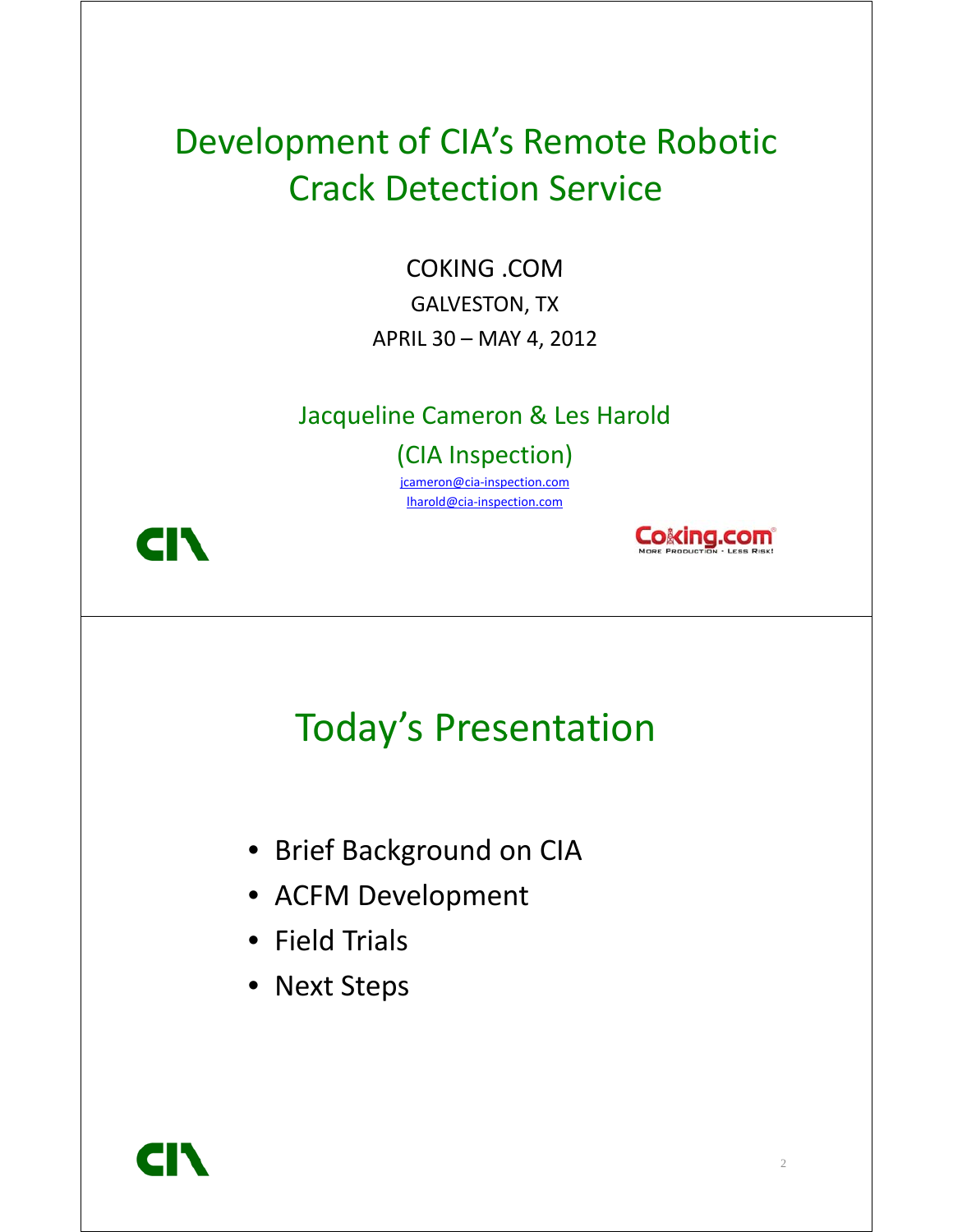## CIA Background

- CIA invented the concept of laser scanning for coke drums in 1990
- Over 1000 inspections for 75 clients in 22 countries
- Comprehensive service laser scan & zoom video of all circ welds, follow-up ACFM
- Performed between coking cycles typically under 4 hours
- $\bullet$  Immediate results final report written and usually delivered to client before leaving site

3

4

• Partner in coke drum reliability



# CIA Comprehensive Coke Drum Inspection Program

- Ultimate failure mechanism is crack initiation in plate-plate welds due to low cycle fatigue
- Almost all cracking occurs on circumferential welds
- Drums fail in a leak-before-break failure mode
- Comprehensive reliability program helps manage drum life – key to preventing drum failure

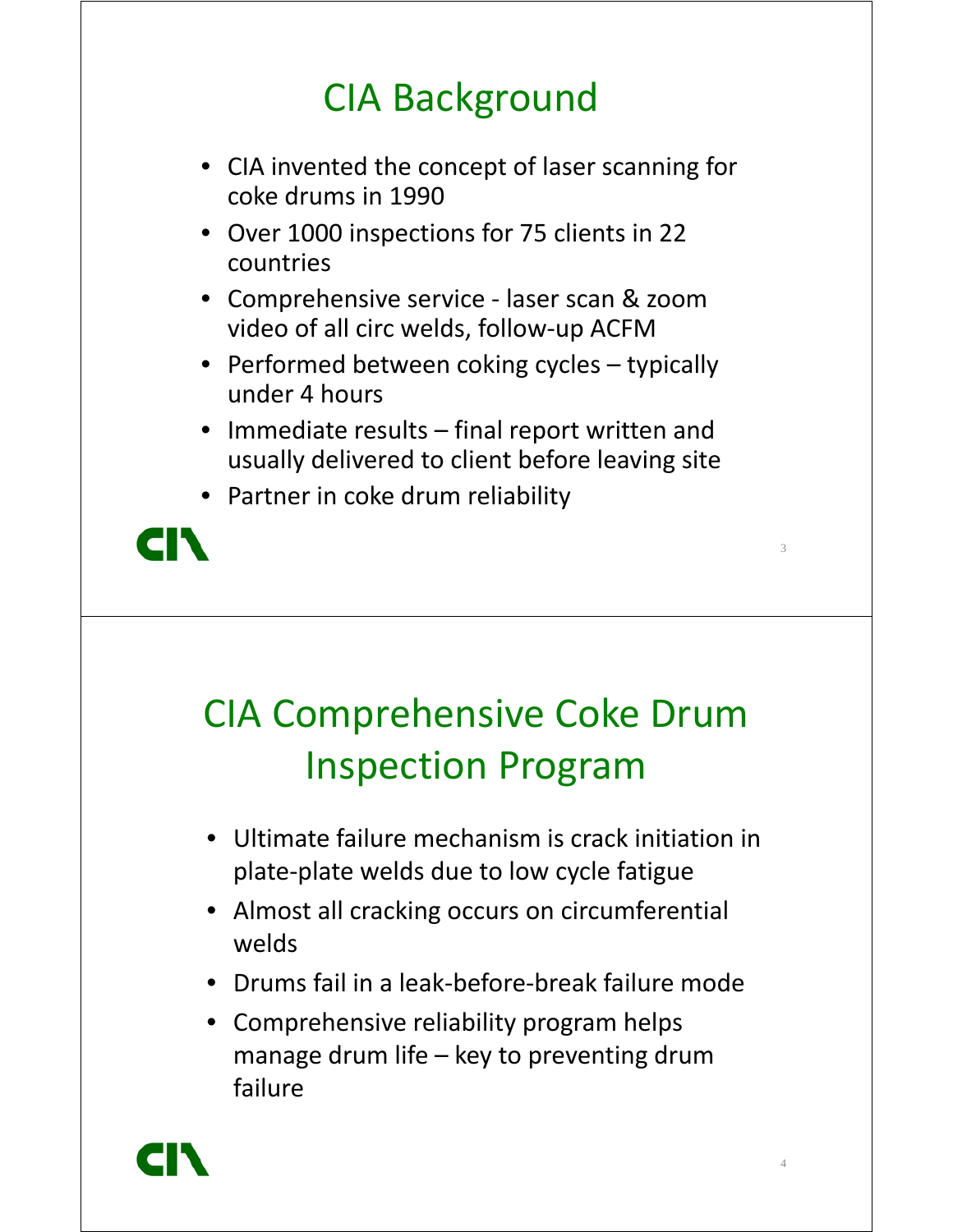#### Inspection Results  $\triangleright$  Is This A Crack?  $\triangleright$  If so, how deep and how long is it? At 315.6.  $Min: 0.15$  in. Max: 0.74 in.  $328.0 +$ 300.0 in. 320.8  $313.6 -$ 306.4 299.2 292.0  $284.8$  $277.6<sup>‡</sup>$  $270.4$  $263.2$  $256.0 +$

## Development of Remote Robotic Crack Detection

- •CIA identified there was a need to quantify crack type indications in a quick, cost effective and accurate way in conjunction with our existing online service
- Standard UT methods usually require shutdown or extended cycle times, difficult to manage, expensive
- Took 18+ years of laser & visual inspection experience and developed new technique
- Chose ACFM Alternating Current Field Measurement

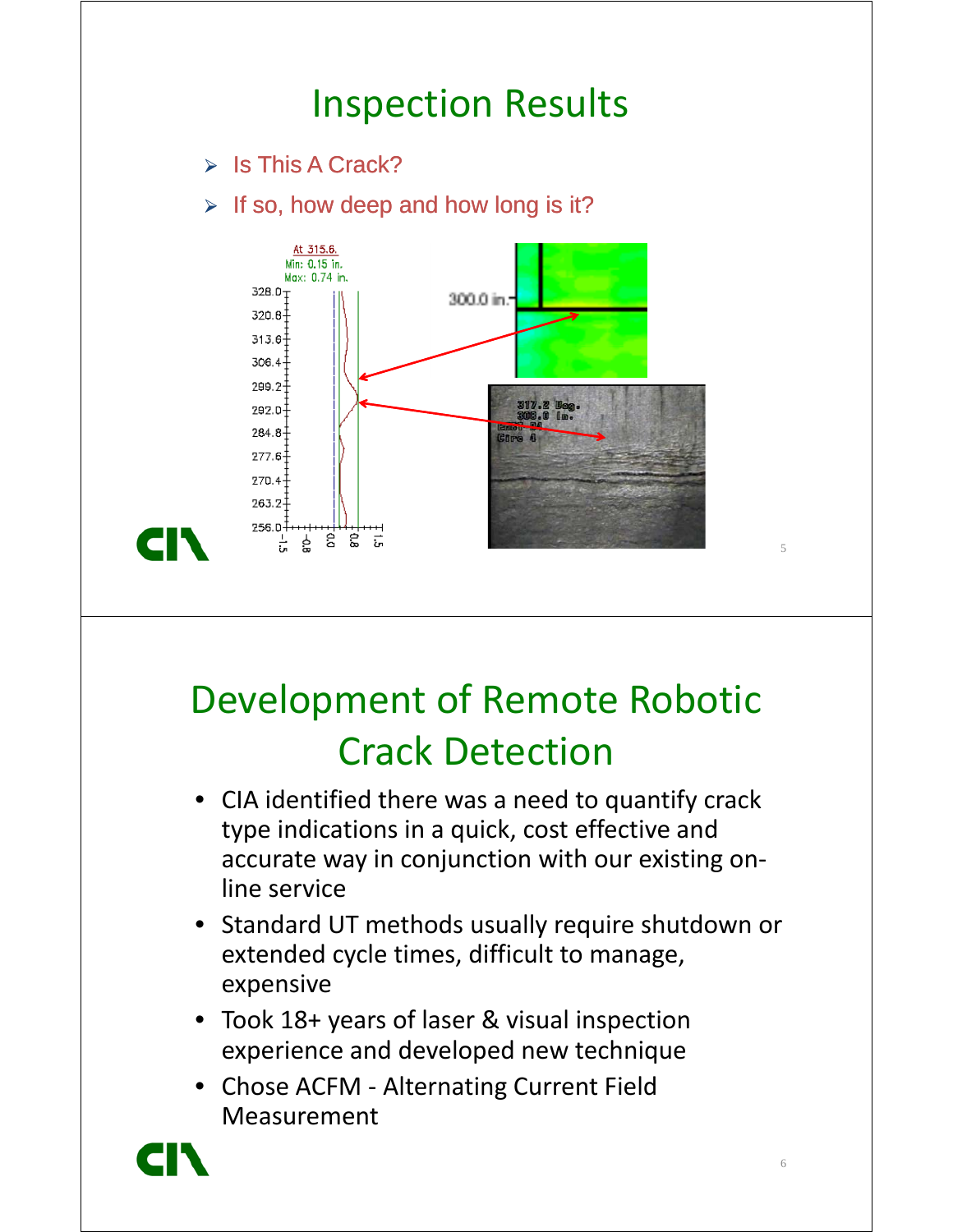### What is ACFM?

- Developed by TSC in England
- Originally developed for sizing fatigue cracks on underwater welds
- Used as replacement for magnetic particle and penetrant testing
- Electromagnetic technique for detecting & sizing surface breaking defects
	- Works through coatings, works at welds, underwater, on hot or cold surfaces and on all metals



#### What is ACFM?

- ACFM operates by inducing a locally uniform AC field into the test surface. This field flows in a thin skin in the surface of the material and is disturbed by the presence of surface breaking defects.
- These changes are detected by two sensors mounted in the probe which measure the magnetic field resulting from the applied electric field



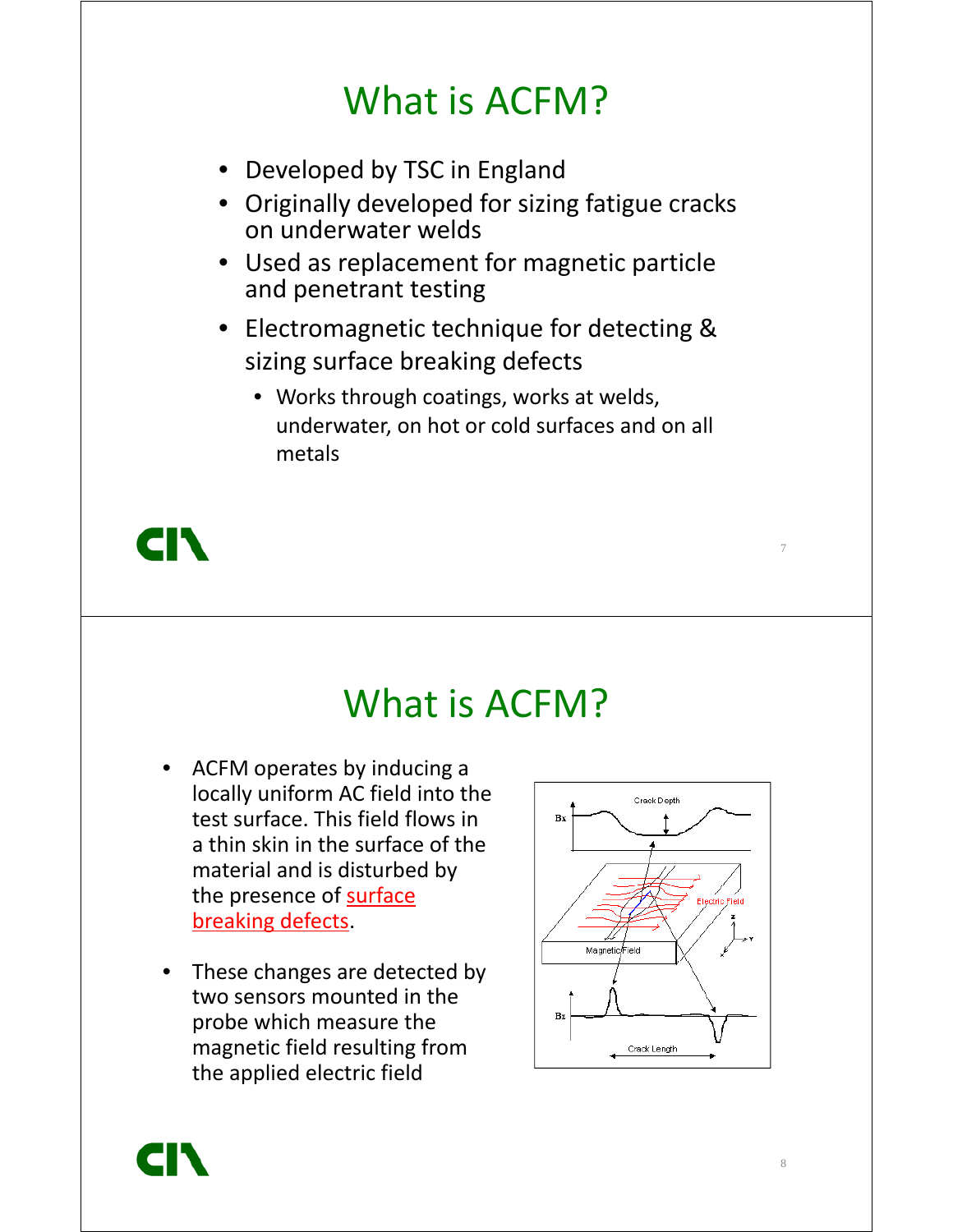# Development of ACFM for Coke Drums

- •Deploy ACFM probe remotely from drill stem similar to existing inspection system & used in conjunction with laser scanner – retracting boom
- Crawler mounted probe placed inside coke drum wall directly at areas of interest to allow quick local surveys
- • 16 sensor pair probe (4.25" wide) customized by TSC for use in coke drums & tuned to detect defects as small as 0.330 inches in length & 0.04 inches in depth
- Several field trials top entry, bottom entry, crawler & probe



#### ACFM Equipment





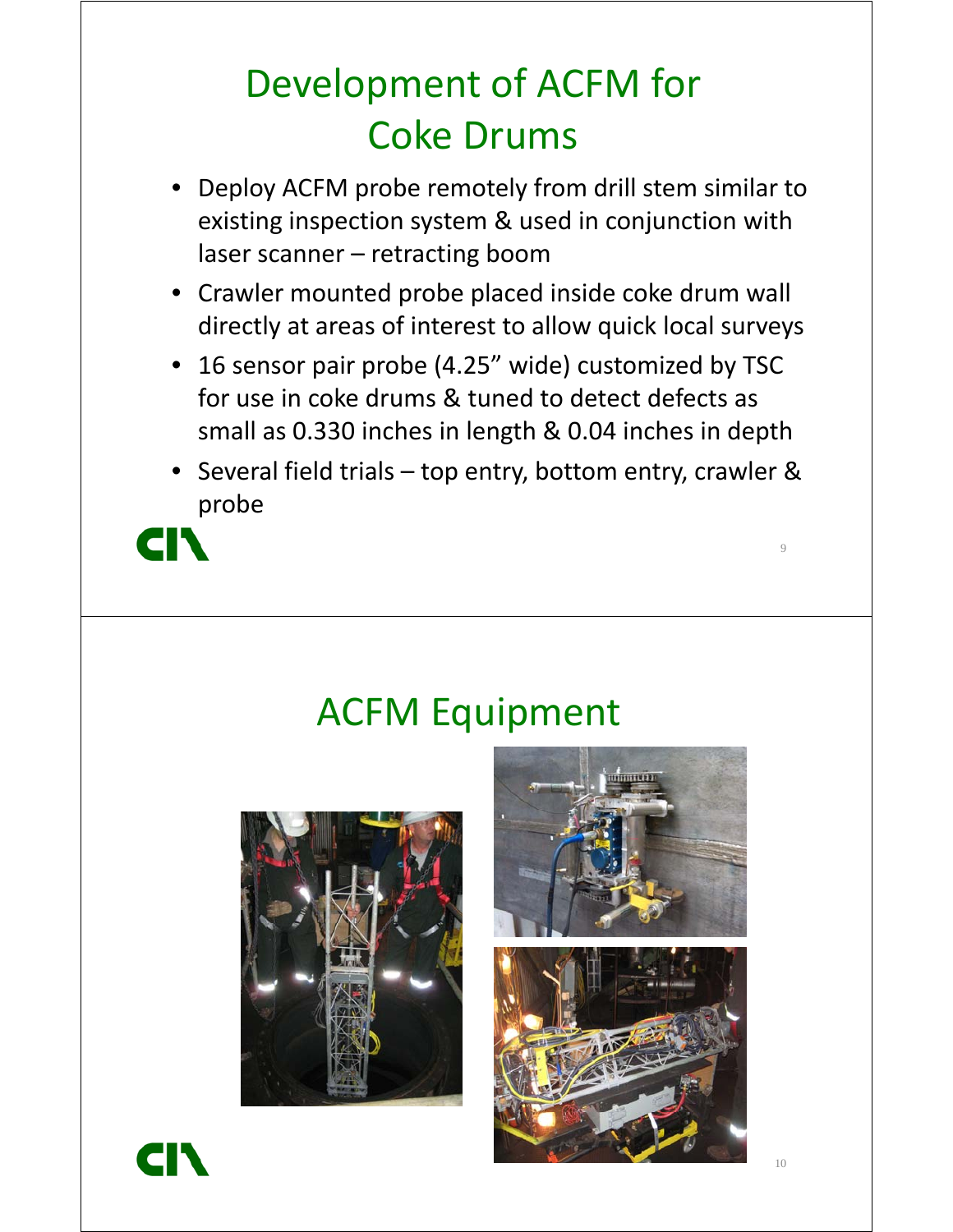## Video – Crawler on drum wall





#### **Field Trial Results**

- $\bullet$  October 2010
	- Refinery in Canada
	- Drum was out of service (crack repair)
	- Swing stage built inside drum ACFM probe & crawler driven across known, verified indications
	- Collect data & correlate findings with existing indications (correlated with grind out depths at indication sites)

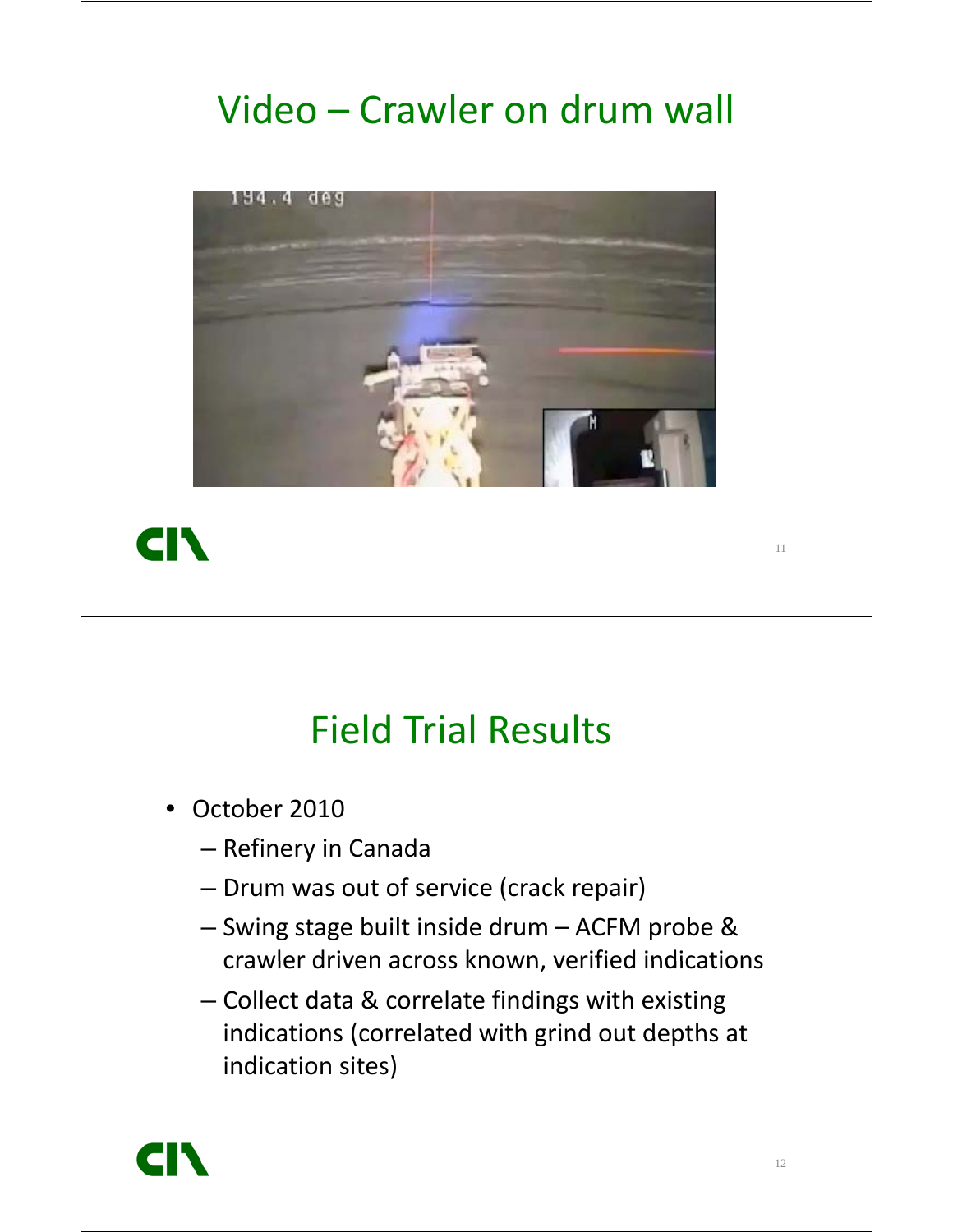#### Field Trial – crawler on drum wall



**CIN** 



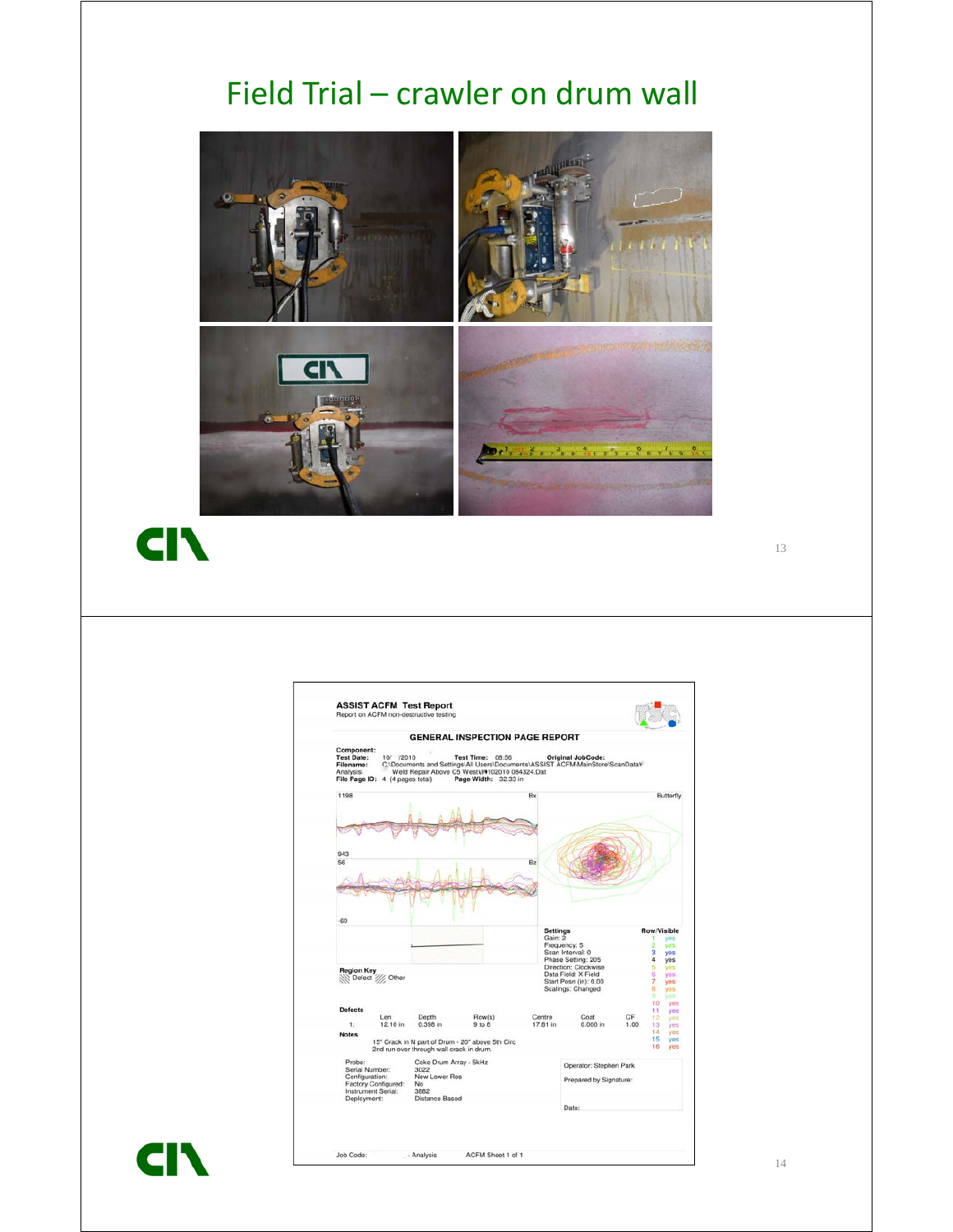|                                             |                                                                                         |                                                                                              | <b>GENERAL INSPECTION PAGE REPORT</b>                                                                                                                                                           |                            |                                                                                           |            |                                                                    |
|---------------------------------------------|-----------------------------------------------------------------------------------------|----------------------------------------------------------------------------------------------|-------------------------------------------------------------------------------------------------------------------------------------------------------------------------------------------------|----------------------------|-------------------------------------------------------------------------------------------|------------|--------------------------------------------------------------------|
| <b>Test Date:</b><br>Filename:<br>Analysis\ | Component:<br>10/ /2010<br>File Page ID: 4 (4 pages total)                              | - Weld Repair Above C5 West                                                                  | Test Time: 08:56<br>C:\Documents and Settings\All Users\Documents\ASSIST ACFMMainStore\ScanData\<br>Weld Repair Above C5 West Well Applied 094324.Dat<br>4 (4 pages total) Page Width: 32.33 in |                            | Original JobCode:                                                                         |            |                                                                    |
|                                             |                                                                                         |                                                                                              |                                                                                                                                                                                                 |                            |                                                                                           |            |                                                                    |
|                                             |                                                                                         |                                                                                              |                                                                                                                                                                                                 |                            |                                                                                           |            |                                                                    |
|                                             |                                                                                         |                                                                                              |                                                                                                                                                                                                 |                            |                                                                                           |            |                                                                    |
|                                             |                                                                                         |                                                                                              |                                                                                                                                                                                                 | <b>Settings</b><br>Gain: 2 | Frequency: 5<br>Scan Interval: 0<br>Phase Setting: 205                                    |            | Row/Visible<br>yes:<br>yes<br>з<br>yes<br>4<br>yes                 |
|                                             | <b>Region Key</b><br>Defect /// Other                                                   |                                                                                              |                                                                                                                                                                                                 |                            | Direction: Clockwise<br>Data Field: X Field<br>Start Posn (in): 0.00<br>Scalings: Default |            | 5<br>yes<br>6<br>yes<br>7<br>yès<br>8<br>yes<br>٠<br><b>Viditi</b> |
| <b>Defects</b><br>1:                        | Len<br>12.10 in                                                                         | Depth<br>0.398 in                                                                            | Row(s)<br>$9$ to $8$                                                                                                                                                                            | Centre<br>17,81 in         | Coat<br>0.000 in                                                                          | CF<br>1.00 | 10<br>yes<br>11<br>yes<br>12<br>yos<br>13<br>yes<br>14<br>yes      |
| <b>Notes</b>                                |                                                                                         | 15" Crack in N part of Drum - 20" above 5th Circ<br>2nd run over through wall crack in drum. |                                                                                                                                                                                                 |                            |                                                                                           |            | 15<br>yes<br>16<br>yes                                             |
|                                             | Probe:<br>Serial Number:<br>Configuration:<br>Factory Configured:<br>Instrument Serial: | Coke Drum Array - 5kHz<br>3022<br>New Lower Res<br><b>No</b><br>3882                         |                                                                                                                                                                                                 |                            | Operator: Stephen Park<br>Prepared by Signature:                                          |            |                                                                    |

## Analysis – Field Results

- **Repeatability**  same area, examined multiple times, should produce near identical results when examined by the same analyst
	- Of 3 areas where multiple readings were taken (1 x 4, 2 x 2 readings), the maximum difference was 0.098" and the average (using the max) was 0.059" in crack depth
- **Internal Consistency -** same data is analyzed by different trained users the results should be similar
	- Of 11 matching readings, average difference was 0.036", maximum was 0.084" in crack depth

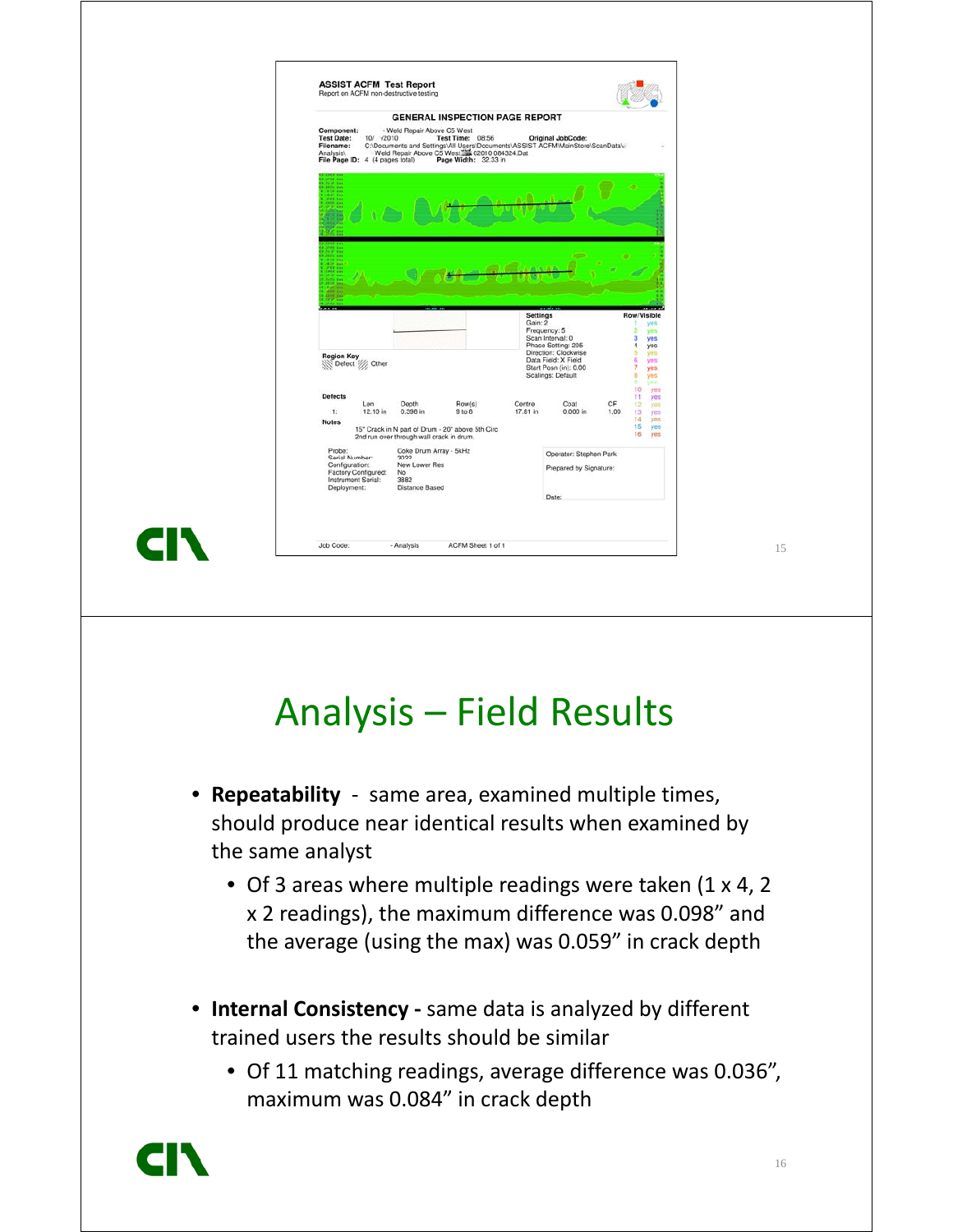## Analysis – Field Results

- **External Consistency -** When defects are analyzed by another technique, results should be close, with allowances for limitations of each technique in specific situations
	- Of 7 areas with comparable results, the average difference was 0.063" in crack depth
- **Reliability -** No defects of a specific minimum size should be missed. For coke drums a starting point is defects longer than 0.75 inches and deeper than 0.1 inches.
	- Other than very short (< 0.5") point defect flaws, no defects were missed. Some shallow defects were reported where no LDP was present.
	- One defect was reported as 0.340" instead of 0.110" in depth due to its proximity to a repair.



#### Further Verification – March 2012

- March 2012 refinery in Canada
- Collect more field data and validate different types of crack indications
- Went into drum on scaffold with crawler and collected more data
- Specifically effects of large indications mixed with weld repairs – what works?
- Other UT data compared to ACFM in progress

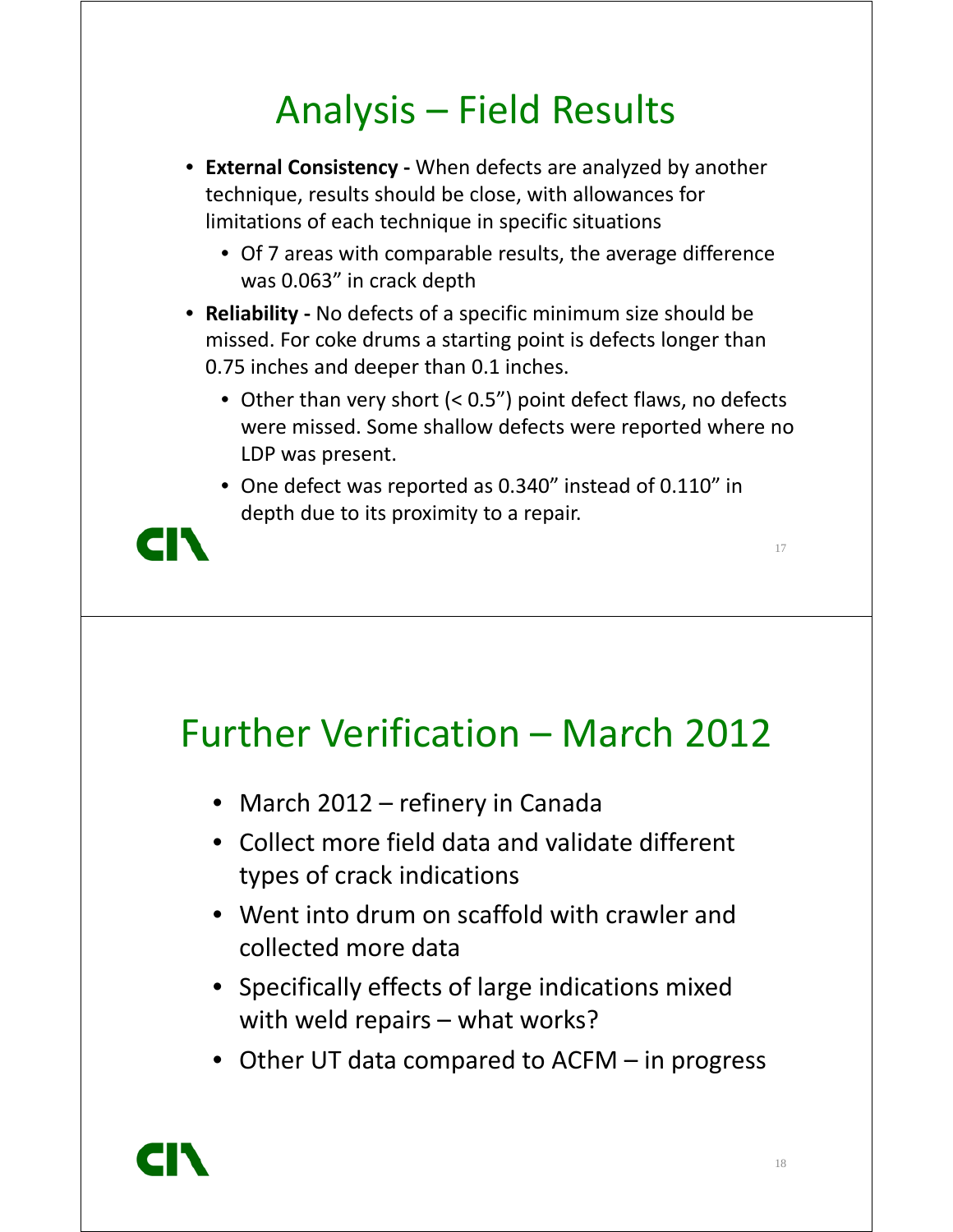#### Client identified area



| Page | <b>Defect</b><br>ID | Defect<br>Length | Defect<br>Depth | Probe<br>Rows | Inches to<br>Defect<br>Start | Client<br><b>Identifier</b> | Client Findings                        | Meas<br>ured<br>Depth | <b>ACFM/</b><br>Measure<br>Deita |
|------|---------------------|------------------|-----------------|---------------|------------------------------|-----------------------------|----------------------------------------|-----------------------|----------------------------------|
| 8    | 28                  | 2.84             | 0.87            | 12            | 10,06                        | C303                        | 1.25" long x .375" wide spall [0.282]  |                       | $-0.195$                         |
| 8    | 8                   | 9.43             | 0.324           | 튭             | 14.22                        | C304                        | 10" long by 1.125 wide spall [0.380]   |                       | $-0.057$                         |
| 8    | 11                  | 9,43             | 0,381           |               | 14.78                        | C304                        | 10" long by 1,125 wide spall [0,380]   |                       | 0.001                            |
| ø    | 30                  | 1.27             | 0.86            | 11 to 12      | 23,93                        | C305                        | 1.0" long x $183"$ wide spall $ 2.35 $ |                       | $-0.149$                         |
|      |                     |                  |                 |               |                              |                             |                                        |                       |                                  |

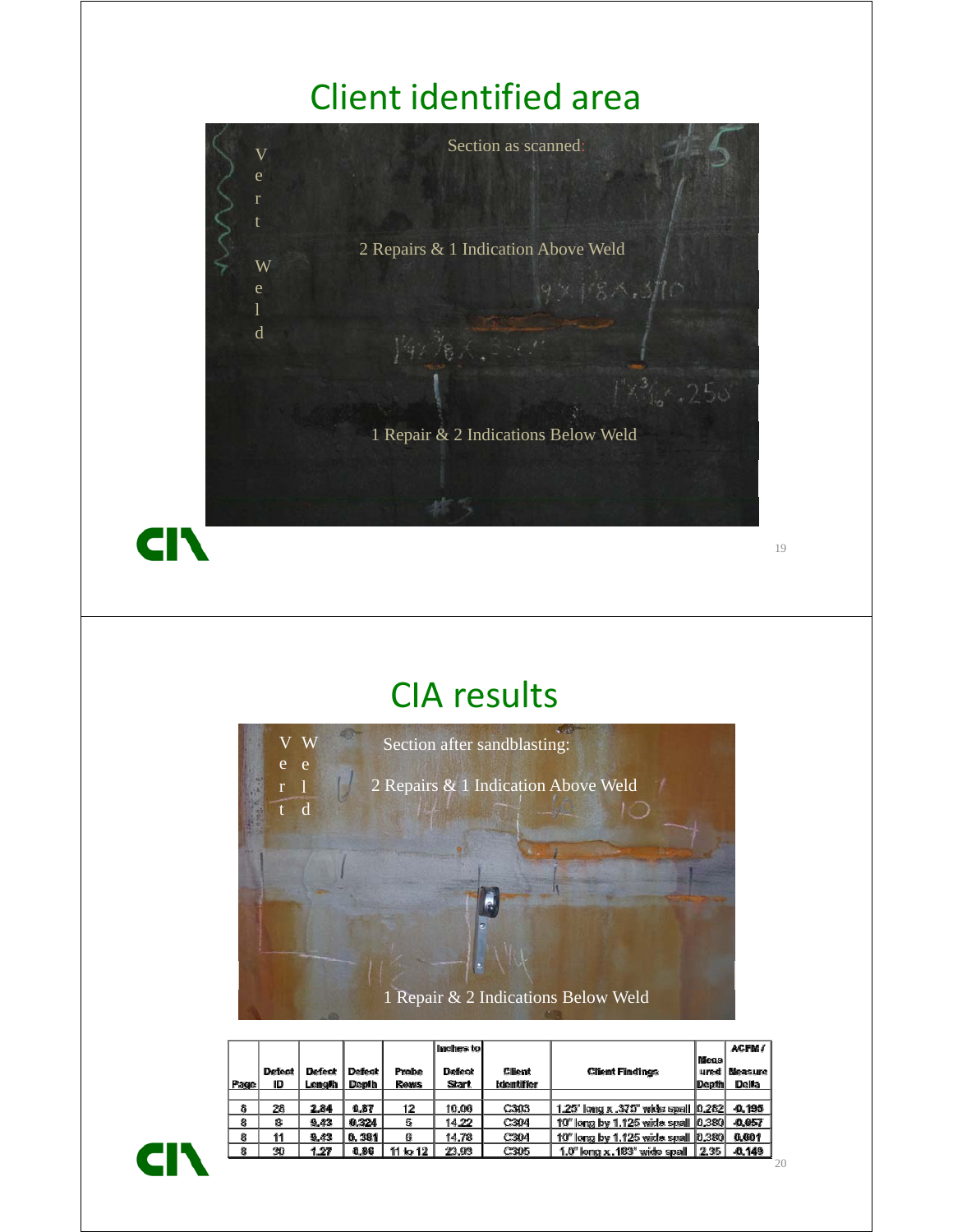

## Results – Lessons learned

- Able to extract useful information even in repair areas which are inherently difficult to inspect with any technique due to differential metallurgy, inclusions, undercut and general roughness.
- Need for good visuals in these areas so drum cleaning should be emphasized in areas where known weld repairs have been completed.
- ACFM is a viable method for evaluating crack type indications internally
- No technique is uniquely qualified to inspect under all conditions.

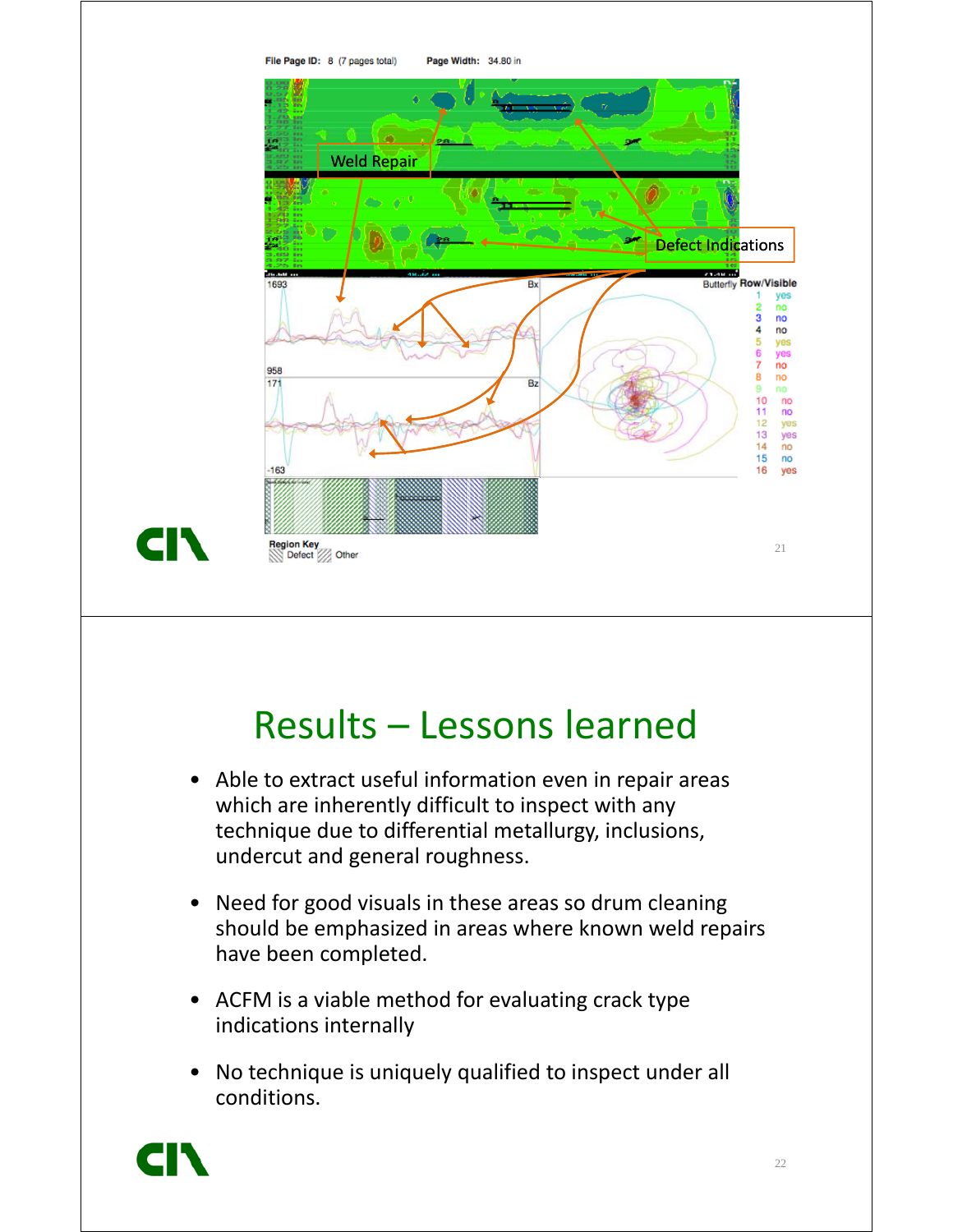# Applying ACFM to Coke Drums

Candidates for ACFM:

- •Mid life stage drums - starting to see bulges and crack type indications
- Drums with visible crack type indications (after verification by video inspection)
- Drums that have crack type indications that are not in areas of repair (affected by different metallurgy/repair methods)
- Stress cracking of the cladding cracks beyond that?
- Shutdown of drum is not an option need verification first and need it fast
- Planning for further repairs pre-turnaround planning



## Summary

- CIA has a long & successful track record for developing & implementing innovative technologies for coke drums
- ACFM is a work in progress industry acceptance & experience
- "Screening tool" used to verify surface breaking defects
- This is the first step quick, remote, non-intrusive
- •Robotic crack detection is next breakthrough technology that will enhance drum knowledge